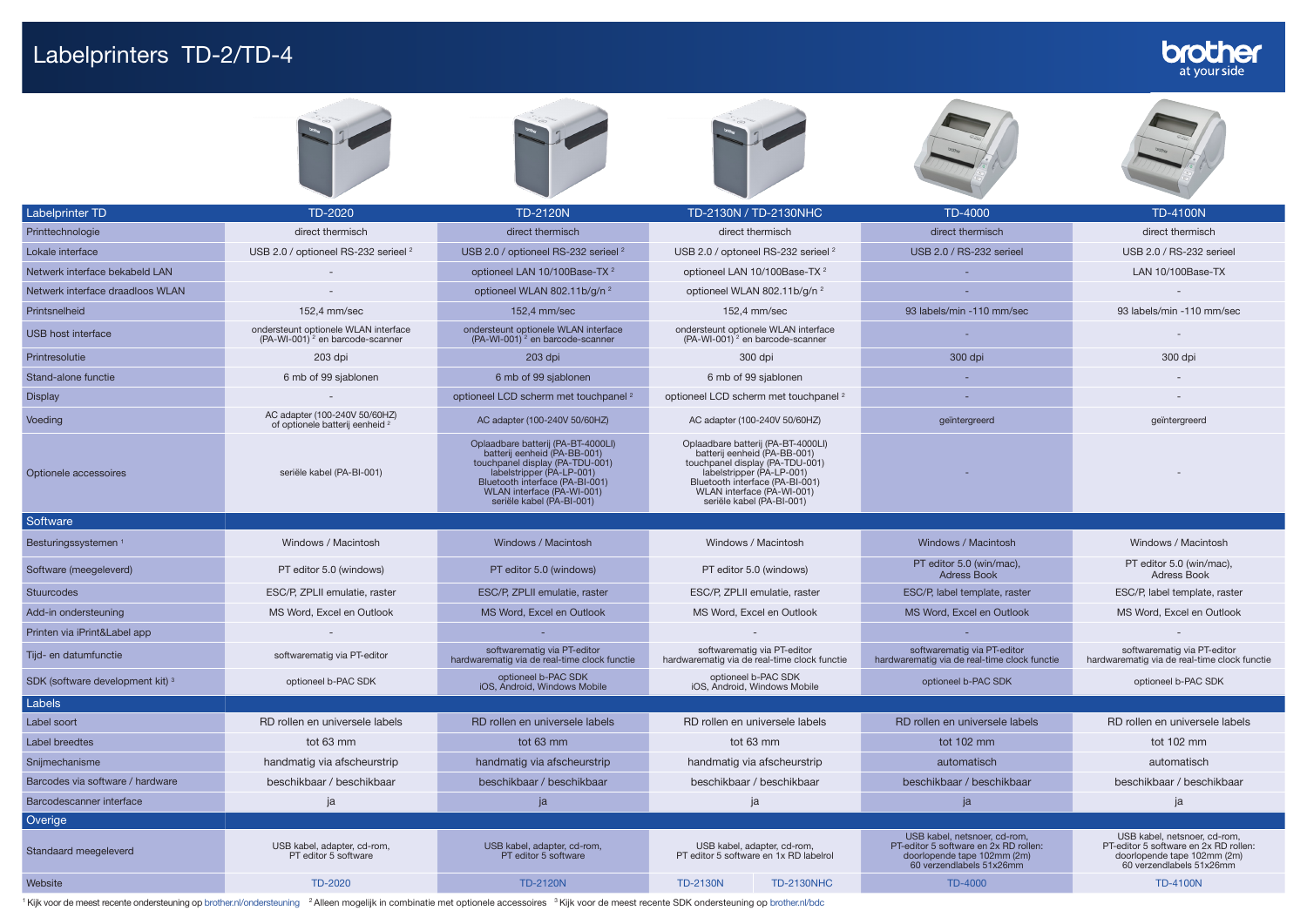## Labelprinters TD-4D











| <b>Labelprinter TD</b>                      | <b>TD-4410D</b>                                                                                                                       | <b>TD-4420DN</b>                                                                                                                      | <b>TD-4520DN</b>                                                                                                                       | <b>TD-4550DNWB</b>                                                                                                                                      |
|---------------------------------------------|---------------------------------------------------------------------------------------------------------------------------------------|---------------------------------------------------------------------------------------------------------------------------------------|----------------------------------------------------------------------------------------------------------------------------------------|---------------------------------------------------------------------------------------------------------------------------------------------------------|
| Printtechnologie                            | direct thermisch                                                                                                                      | direct thermisch                                                                                                                      | direct thermisch                                                                                                                       | direct thermisch                                                                                                                                        |
| <b>Interfaces</b>                           | USB 2.0, serieel RS232C (DB9 male)                                                                                                    | USB 2.0, serieel RS232C (DB9 male),<br>LAN 10/100Base-TX                                                                              | USB 2.0, serieel RS232C (DB9 male),<br>LAN 10/100Base-TX                                                                               | USB 2.0, serieel RS232C (DB9 male),<br>LAN 10/100Base-TX, WLAN 802.11a/b/g/n,<br>Bluetooth, USB host                                                    |
| Maximale printbreedte                       | 104,1 mm                                                                                                                              | 104,1 mm                                                                                                                              | 104,1 mm                                                                                                                               | 104,1 mm                                                                                                                                                |
| Printsnelheid                               | 203 mm/sec                                                                                                                            | 203 mm/sec                                                                                                                            | 152 mm/sec                                                                                                                             | 152 mm/sec                                                                                                                                              |
| Printresolutie                              | 203 dpi                                                                                                                               | 203 dpi                                                                                                                               | 300 dpi                                                                                                                                | 300 dpi                                                                                                                                                 |
| Stand-alone functie                         |                                                                                                                                       |                                                                                                                                       |                                                                                                                                        | ja                                                                                                                                                      |
| Geheugen                                    | 256 MB RAM, 64 MB FLASH                                                                                                               | 256 MB RAM, 64 MB FLASH                                                                                                               | 256 MB RAM, 64 MB FLASH                                                                                                                | 256 MB RAM, 64 MB FLASH                                                                                                                                 |
| <b>Display</b>                              | 3 LED's, 3 knoppen                                                                                                                    | 3 LED's, 3 knoppen                                                                                                                    | 3 LED's, 3 knoppen                                                                                                                     | LCD scherm, 3 LED's, 7 knoppen                                                                                                                          |
| Voeding                                     | AC adapter (100 - 240V)                                                                                                               | AC adapter (100 - 240V)                                                                                                               | AC adapter (100 - 240V)                                                                                                                | AC adapter (100 - 240V)                                                                                                                                 |
| Barcodescanner interface                    |                                                                                                                                       |                                                                                                                                       |                                                                                                                                        | via USB host                                                                                                                                            |
| Optionele accessoires                       | Labelstripper (PA-LP-002)<br>Snijmechanisme (PA-CU-001)<br>Thermische printkop 203dpi (PA-HU2-001)<br>Doorvoerrol 203dpi (PA-PR2-001) | Labelstripper (PA-LP-002)<br>Snijmechanisme (PA-CU-001)<br>Thermische printkop 203dpi (PA-HU2-001)<br>Doorvoerrol 203dpi (PA-PR2-001) | Labelstripper (PA-LP-002)<br>Snijmechanisme (PA-CU-001)<br>Thermische printkop 300dpi (PA-HU3-001)<br>Doorvoerrol 300 dpi (PA-PR3-001) | Labelstripper (PA-LP-002)<br>Snijmechanisme (PA-CU-001)<br>Thermische printkop 300dpi (PA-HU3-001)<br>Doorvoerrol 300dpi (PA-PR3-001)                   |
| Software                                    |                                                                                                                                       |                                                                                                                                       |                                                                                                                                        |                                                                                                                                                         |
| Besturingssystemen <sup>1</sup>             | Windows 7/8/10<br>Linux                                                                                                               | Windows 7/8/10<br>Windows Server 2008/2008R2/2012/2012R2/2016<br>Linux                                                                | Windows 7/8/10<br>Windows Server 2008/2008R2/2012/2012R2/2016<br>Linux                                                                 | Windows 7/8/10<br>Windows Server 2008/2008R2/2012/2012R2/2016<br>Linux                                                                                  |
| Software <sup>1</sup>                       | P-touch Editor 5.2 (windows), Brother font manager,<br>printer setting tool                                                           | P-touch Editor 5.2 (windows), Brother font manager,<br>printer setting tool                                                           | P-touch Editor 5.2 (windows),<br>Brother font manager, printer setting tool, Automatisch<br>verzendlabels detecteren en afdrukken      | P-touch Editor 5.2 (windows),<br>Mobile deploy app, Brother font manager, printer setting<br>tool, Automatisch<br>verzendlabels detecteren en afdrukken |
| Stuurcodes                                  | P-touch template, ESC/P, raster,<br>ZPL/ZPL II emulatie, CPCL emulatie                                                                | P-touch template, ESC/P, raster,<br>ZPL/ZPL II emulatie, CPCL emulatie                                                                | P-touch template, ESC/P, raster,<br>ZPL/ZPL II emulatie, CPCL emulatie                                                                 | P-touch template, ESC/P, raster,<br>ZPL/ZPL II emulatie, CPCL emulatie                                                                                  |
| Add-in ondersteuning (32bit) <sup>1</sup>   | MS Word, Excel en Outlook                                                                                                             | MS Word, Excel en Outlook                                                                                                             | MS Word, Excel en Outlook                                                                                                              | MS Word, Excel en Outlook                                                                                                                               |
| Tijd- en datumfunctie                       | softwarematig via PT-editor                                                                                                           | softwarematig via PT-editor                                                                                                           | softwarematig via PT-editor                                                                                                            | softwarematig via PT-editor<br>hardwarematig via de real-time clock functie                                                                             |
| SDK (software development kit) <sup>3</sup> |                                                                                                                                       | Android 4.0.3   iOS 8 of recenter                                                                                                     | Android 4.0.3   iOS 8 of recenter                                                                                                      | Android 4.0.3   iOS 8 of recenter                                                                                                                       |
| Labels                                      |                                                                                                                                       |                                                                                                                                       |                                                                                                                                        |                                                                                                                                                         |
| Label soort                                 | RD rollen en universele labels                                                                                                        | RD rollen en universele labels                                                                                                        | RD rollen en universele labels                                                                                                         | RD rollen en universele labels                                                                                                                          |
| Thermo-transferrollen                       |                                                                                                                                       |                                                                                                                                       |                                                                                                                                        |                                                                                                                                                         |
| Labelbreedte                                | 19 mm - 118 mm                                                                                                                        | 19 mm - 118 mm                                                                                                                        | 19 mm - 118 mm                                                                                                                         | 19 mm - 118 mm                                                                                                                                          |
| Maximale roldiameter                        | 127 mm                                                                                                                                | 127 mm                                                                                                                                | 127 mm                                                                                                                                 | 127 mm                                                                                                                                                  |
| Minimale rolkerndiameter                    | $12,7$ mm                                                                                                                             | $12,7$ mm                                                                                                                             | $12,7$ mm                                                                                                                              |                                                                                                                                                         |
| Snijmechanisme                              | handmatig via afscheurstrip<br>(optioneel PA-CU-001 snijmechanisme)                                                                   | handmatig via afscheurstrip<br>(optioneel PA-CU-001 snijmechanisme)                                                                   | handmatig via afscheurstrip<br>(optioneel PA-CU-001 snijmechanisme)                                                                    | handmatig via afscheurstrip<br>(optioneel PA-CU-001 snijmechanisme)                                                                                     |
| Overige                                     |                                                                                                                                       |                                                                                                                                       |                                                                                                                                        |                                                                                                                                                         |
| Standaard meegeleverd                       | AC adapter, USB kabel, documentatie                                                                                                   | AC adapter, USB kabel, documentatie                                                                                                   | AC adapter, USB kabel, documentatie                                                                                                    | AC adapter, USB kabel, documentatie                                                                                                                     |
| Website                                     | <b>TD-4410D</b>                                                                                                                       | <b>TD-4420DN</b>                                                                                                                      | <b>TD-4520DN</b>                                                                                                                       | <b>TD-4550NWB</b>                                                                                                                                       |

1 Kijk voor de meest recente ondersteuning op [brother.nl/ondersteuning](http://www.brother.nl/ondersteuning) 2 Alleen mogelijk in combinatie met optionele accessoires 3 Kijk voor de meest recente SDK ondersteuning op [brother.nl/bdc](http://www.brother.nl/bdc)